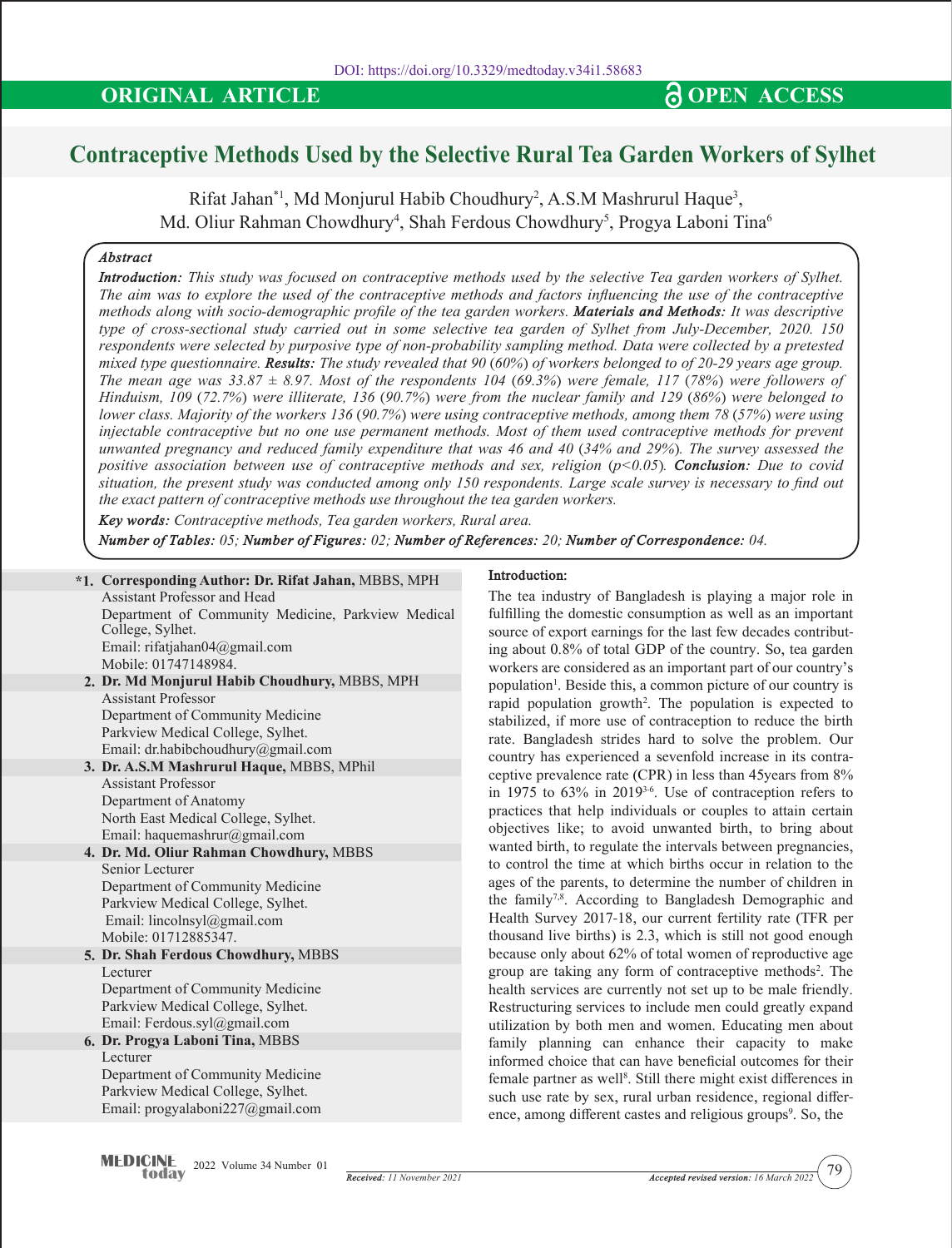program needs to be closely monitored, evaluated and re-planned to get further achievement.

# **Materials and Methods:**

A descriptive type of cross-sectional study was carried out in some selected tea garden, located at kulaura, Sylhet, from July to December, 2020. The study sample was all the married workers of those tea gardens, but 150 participants were selected by non-probability, purposive type of sampling methods followed by inclusion criteria that was workers of tea garden who were available during data collection, willing to participate in the study and the exclusion criteria was unmarried, pregnant and divorce couples. The research instrument was pretested mixed type of questionnaire. Data were collected by face to face interview. Data processing and analysis was performed with the help of SPSS version 23.0. The results were expressed in descriptive statistics as frequency, percentage, mean and standard deviation in tables and figures.

### **Results:**

The study revealed that 90 (60%) of workers belonged to of 20-29 years age group. The mean age was  $33.87 \pm 8.97$ years. 104 (69.3%) respondents were female and 46 (30.7%) were male. 117 (78%) of workers were followers of Hinduism. Large part of the respondents 109 (72.7%) were illiterate. 136 (90.7%) of the respondents were from the nuclear family. Most of them 129 (86%) were belonged to lower class.

| Table-I: Socio-demographic features related (n=150). |  |
|------------------------------------------------------|--|
|------------------------------------------------------|--|

| 1. Age groups           | Frequency | Percentage (%) |  |
|-------------------------|-----------|----------------|--|
| $\cdot$ 20-29 years     | 90        | 60             |  |
| • 30-39 years           | 40        | 26.7           |  |
| • 40-49 years           | 20        | 13.3           |  |
| 2. Sex                  |           |                |  |
| • Female                | 104       | 69.3           |  |
| • Male                  | 46        | 30.7           |  |
| 3. Religion             |           |                |  |
| • Hindu                 | 117       | 78             |  |
| • Muslim                | 33        | 22             |  |
| 4. Educational level    |           |                |  |
| • Illiterate            | 109       | 72.7           |  |
| $\cdot$ Class 1-5       | 35        | 23.3           |  |
| $\cdot$ Class 6-10      | 6         | 4              |  |
| 5. Type of family       |           |                |  |
| • Nuclear               | 136       | 90.7           |  |
| $\bullet$ Joint         | 12        | 8              |  |
| • Extended              | 2         | 1.3            |  |
| 6. Socioeconomic status |           |                |  |
| • Lower                 | 129       | 86             |  |
| • Lower middle          | 21        | 14             |  |

Majority of the workers 136 (90.7%) were using contraceptive methods.

**Table-II: Use of the respondents about contraceptive methods (n=150).**

| Use contraceptive methods | Frequency | Percentage (%) |
|---------------------------|-----------|----------------|
| $\cdot$ Yes               | 136       | 90.7           |
| $\cdot$ No.               | 14        | 9.3            |
| Total                     | 150       | 100            |

Among 136 contraceptive users, maximum of them 78 (57%) were using injectable contraceptive, 22 (16%) and 19 (14%) were using oral contraceptive pills and IUCD. Some of the respondents used condom 12 (9%) and safe period



**Figure-1: Types of contraceptive use.**

In my study, among 136 contraceptive users, maximum of the workers used contraceptive methods for prevent unwanted pregnancy, reduced family expenditure and birth spacing that were 46, 40, and 35 (34%, 29% and 26%).



**Figure-2: Causes of contraceptive use.**

There is a strong association between use of contraceptive methods and sex.

**Table-III: Association between use of contraceptive methods and sex (n=150).**

| <b>Sex</b> | Contraceptive methods |               |       |               | P value  |
|------------|-----------------------|---------------|-------|---------------|----------|
|            | n(Yes)                | $\frac{0}{0}$ | n(No) | $\frac{6}{9}$ |          |
| Female     | 101                   | 74.3          |       | 21.4          | $0.002*$ |
| Male       | 35                    | 25.7          | 11    | 78.6          | N/A      |
| Total      | 136                   | 100           | 14    | 100           |          |

There is a positive association between use of contraceptive methods and religion.

**Table-IV: Association between use of contraceptive methods and religion (n=150).**

| Religion | Contraceptive methods |               |       |               |          |
|----------|-----------------------|---------------|-------|---------------|----------|
|          | n(Yes)                | $\frac{0}{0}$ | n(No) | $\frac{0}{0}$ | P value  |
| Islam    | 43                    | 31.6          | 10    | 71.4          | N/A      |
| Hindu    | 93                    | 68.4          |       | 28.6          | $0.003*$ |
| Total    | 136                   | 100           | 14    | 100           |          |

There is a no association between use of contraceptive methods and educational status.

**Table-V: Association between use of contraceptive methods and educational status (n=150).**

| Educational        | Contraceptive methods |               |          |               | P value |
|--------------------|-----------------------|---------------|----------|---------------|---------|
| status             | n(Yes)                | $\frac{0}{0}$ | n(No)    | $\frac{0}{0}$ |         |
| • Illiterate       | 97                    | 714           | 12       | 85.8          | N/A     |
| $\cdot$ Class 1-5  | 33                    | 24.2          | 2        | 14.2          | N/A     |
| $\cdot$ Class 6-10 | 6                     | 4.4           | $\theta$ |               | N/A     |
| Total              | 136                   | 100           | 14       | 100           |         |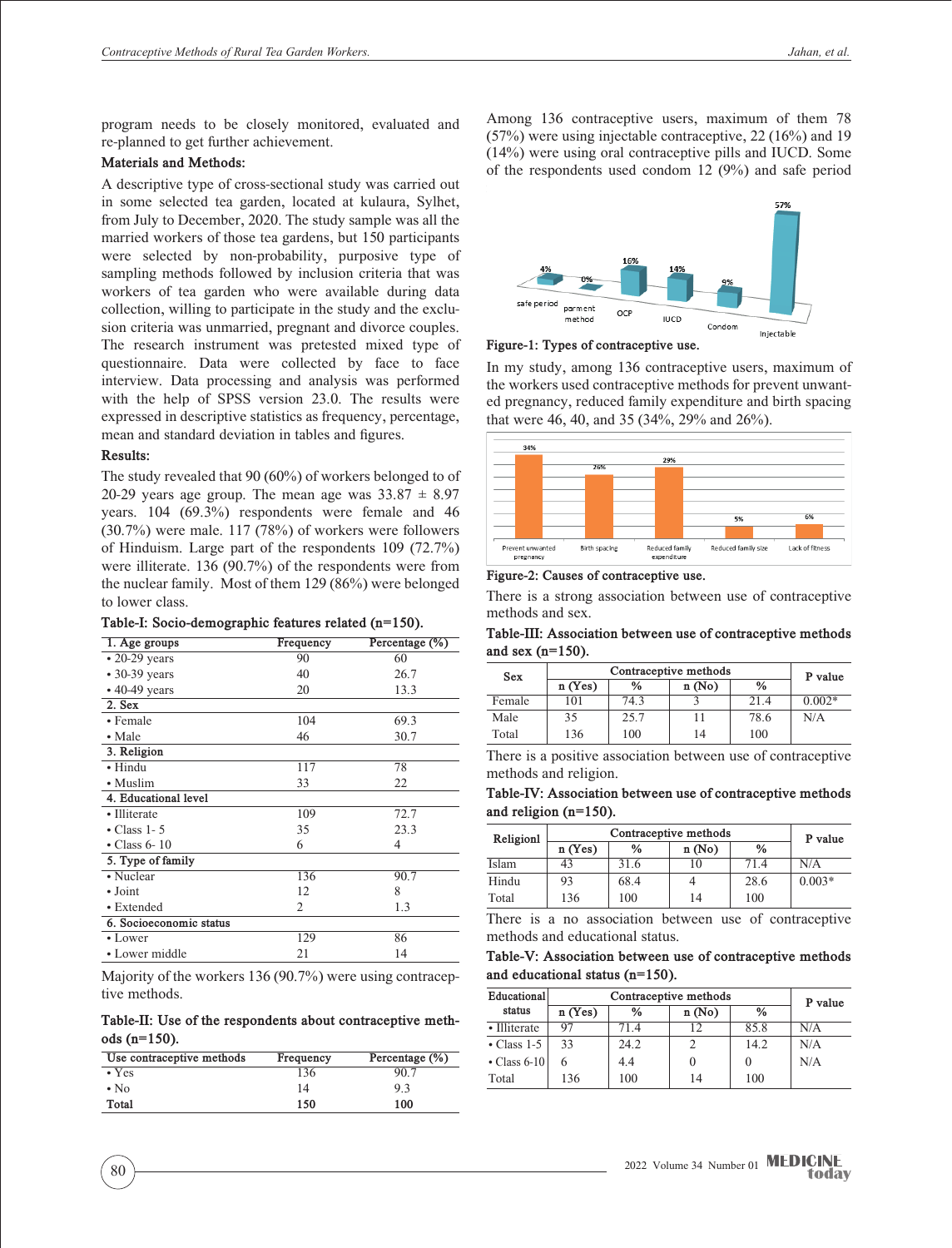## **Discussion:**

Population explosion is a great problem in Bangladesh. Although the government of Bangladesh has implemented a structural health and family planning service delivery system for the rural people. This descriptive cross sectional study was aimed at finding out the contraceptive use and factors influence the use of contraception among 150 tea garden workers of kulaura upazilla of Moulvibazar district in Bangladesh along with socio-demographic features.

An overview of the tea garden workers in this study reflected the common socio-demographic characteristics. Among the respondents 90 (60%) were the age group within 20-29 years, 40 (26.7%) were the age group within 30-39 years and 20 (13.33%) were the age group within 40-49 years. The mean age was  $33.87 \pm 08.97$  years. This data is almost similar in other tea garden workers and different rural area of Bangladesh, who are use different type of contraception10-13. Among the 150 respondents, majority of the workers were female 104 (69.3%) and whereas 46 (30.7%) were male. 117 (78%) of workers were followers of Hinduism and 33(22%) were Islam. 136 (90.7%) of the respondents were from the nuclear family, 12 (8%) from joint family and 2 (1.3%) from extended family (Table-I). This study is nearly similar as other tea garden related study in Bangladesh and Assam<sup>10-12</sup>.

On the quest of the educational status, it was calculated that 109 (72.7%) of the respondents were illiterate that means they cannot read, write, not even his / her name. 35 (23.3%) were class 1-5, 6  $(4\%)$  were class 6-10 (Table-I). Thus, it can be said that educational level of tea garden workers is not satisfactory. Lack of education adversely affects the use of contraception. Educational status of other tea garden workers is contradicts to our study<sup>11,12</sup>.

Out of 150 respondents 129 (86%) of the workers were belonged to lower class and only 21 (14%) lower middle class (Table-I). It is nearly similar as other tea garden in Bangladesh and Assam<sup>10-12</sup>.

Among the respondents, maximum 136 (90.7%) were using contraception methods which is higher then reported (62%) in 2017-18 by Bangladesh demography and health survey (Table-II). Another study found that, contraceptive use rates are greater in all divisions except Chittagong and Sylhet divisions, which is contradicts to my study<sup>14,15</sup>. According to Bangladesh demographic & health survey data 2017-2018, oral contraceptive pills are the most preferable method in Bangladesh people which is 25.4%, but in my study we revealed that 57% preferred injectable method which is not similar to BDHS reports and other study done on rural area of Bangladesh and slum area of Dhaka2,13,16,18. The second preferred methods in my survey were oral contraceptive pills 22 (16%) and IUCD 19 (14%). Few respondents were using condom 12(9%) and safe period method 5 (4%) but no one used permanent methods (Figure-1). Another study done on Bangladesh and Assam, here they found that oral contraceptive pills was the most preferred method followed by other methods including permanent methods, which contradicts our study<sup>11,12</sup>. Maximum study shows that, temporary methods of contraception is more preferable methods than permanent methods but the frequency of use of permanent methods are increasing day by day<sup>16</sup>.

In my study, among 136 contraceptive users, maximum of the workers use contraceptive methods for prevent unwanted pregnancy 46 (34%), reduced family expenditure 40 (29%) and birth spacing that was 35 (26%). Some of them 6 (4.4%) and 5 (3.6%) used contraceptive methods for reduced family size and lack of fitness (Figure-2). These finding were nearly similar with other study<sup>10-12</sup>.

In this study, we found significant association between sex and use of contraceptive methods  $(p<0.05\%)$ . Among 136 respondents of the contraceptive user most of them was female 101 (74.3%) (Table-III). It is similar to BDHS data<sup>2</sup>. The present study also shows that there was a positive association between use of contraceptive methods and religion (p<0.05). Most of the Hindu workers used contraceptive methods. This was similar to other study done on Assam tea garden<sup>8</sup> but contradicts to some study done on Bangladesh tea garden and slum area of Dhaka  $(Table-IV)^{11,17}$ .

In this survey no significant relationship between use of contraceptive methods and educational status (p>0.05%). Among 109 (72.7%) illiterate workers maximum were use contraceptive methods 97 (71.4%) because garden authority provides health education among the tea garden workers (Table-V). It is not similar to BDHS data and other study done on Bangladesh and Assam tea garden<sup>2,11,12</sup>.

#### **Conclusion:**

Rapid population growth rate is one of the major social problems in developing world with deteriorate level of poverty and life expectancy<sup>19,20</sup>. Vast use of contraception can controlling the fertility rate and also very helpful to solve may social problems. The study conducted under such circumstances when world is pandemic with Covid-19. For this reason, the survey conducted among only 150 respondents of some selected rural tea garden workers of Sylhet. Contraceptive use among these tea garden workers is more than national level. The rate has reached up to the mark 90.7%. But in our country the prevalence of contraceptive use is  $62\%^2$ . Within this study we get knowledge about their socio-demographic characteristics and associated factors related with contraception. But, large scale survey is necessary to find out the exact pattern of contraceptive methods use throughout the tea garden workers.

#### **Conflict of Interest:** None.

#### **Acknowledgement:**

I am greatly indebted to the Professor Dr. Md. Samir Uddin, Head of the Department of Anatomy, Parkview Medical College, Sylhet for his endless support. I would like to thank all the co-authors to encouraged and helped me a lot in preparing this article.